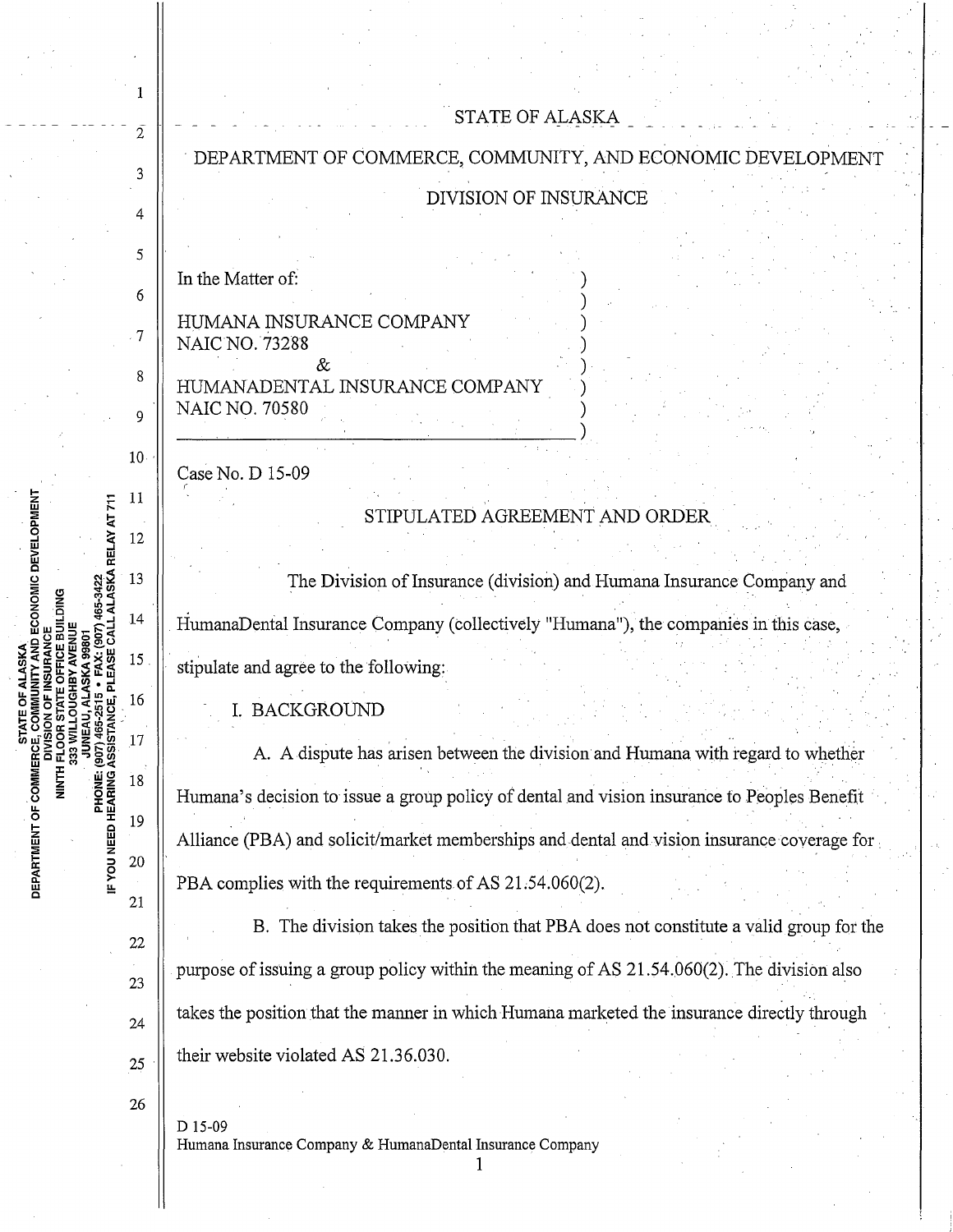C. Humana disagrees, contending that PBA properly meets the qualifications to serve as a valid group under AS 21.54.060(2). Further, Humana disagrees that it violated AS 21.36.030 in the marketing of membership in and insurance coverage for PBA.

D. The parties wish to resolve and settle the dispute. In full resolution of this dispute, Humana and the division agree as follows:

**II. TERMS OF AGREEMENT** 

 $\mathbf{1}$ 

 $\bar{2}$ 

 $\overline{3}$ 

 $\overline{4}$ 

5

6

 $\overline{7}$ 

 $\mathcal{R}$ 

9

10

11

12

13

14

15

16

17

18

19

20

21

 $22.$ 

23

24

25

26

D<sub>15-09</sub>

PHONE: (907) 465-2515 + FAX: (907) 465-3422<br>IF YOU NEED HEARING ASSISTANCE, PLEASE CALL ALASKA RELAY AT 711

STATE OF ALASKA<br>5, COMMUNITY AND ECONOMIC DEVELOPMENT<br>ISION OF INSURANCE

DEPARTMENT OF COMMERCE,

OFFICE BUILDING

**ELOS**<br>333 WI

1. Humana will cease offering coverage to PBA members in Alaska. In light of this dispute, Humana also has discontinued the issuance of new PBA group dental and vision certificates of coverage to Alaska residents who are PBA members and ceased soliciting new PBA memberships in Alaska as of November 14, 2014, and agrees that it will not issue any new certificates of coverage to Alaska residents who are PBA members.

2. Effective as of July 1, 2015, Humana agrees to terminate all certificates issued to Alaska residents who are PBA members for dental and/or vision coverage (approved Dental) certificate HUMD-ASSOC-CERT.002 6/10 and approved Vision certificate HUMV-ASSOC-CERT.002 2/11) in connection with AS 21.54.060(2). Humana will issue a 45-day notice to each PBA certificate holder advising of the pending termination(s). If any PBA member wishes to terminate dental or vision coverage sooner than July 1, 2015, Humana will honor that request. Humana will prepare a draft discontinuance letter for the division's review prior to implementation. Any unearned premium will be refunded within 30 days of the termination date.

3. The division agrees that it will take no further action against and will not seek civil fines or civil penalties from Humana related to Humana's prior marketing and issuance of dental and vision coverage to PBA members in Alaska in reliance on AS 21.54.060(2), provided

Humana Insurance Company & HumanaDental Insurance Company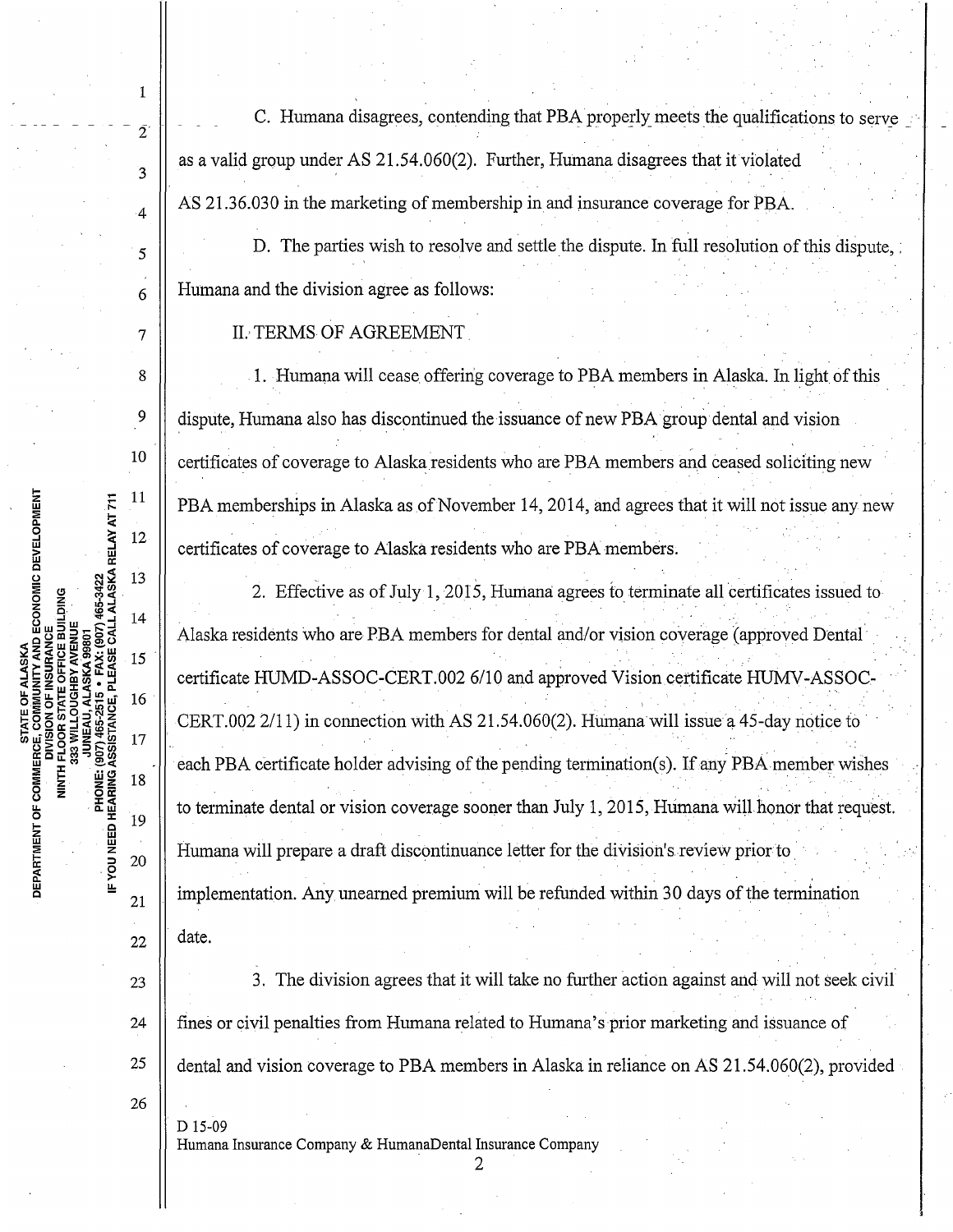**NITY AND ECONOMIC DEVELOPMENT** PHONE: (907) 465-2515 • FAX: (907) 465-3422<br>IF YOU NEED HEARING ASSISTANCE, PLEASE CALL ALASKA RELAY AT 711 **CE BUILDING** NINTH FLOOR S<br>333 WILL DEPARTMENT OF COMMERC

 $\mathbf{1}$ 

 $\overline{2}$ 

 $\overline{3}$ 

 $\overline{4}$ 

5

6

 $\overline{7}$ 

8

9

 $10\,$ 

 $11$ 

12

13

14

 $15$ 

16

17

18

19

20

21

22

23

24

25 26

D 15-09

no other violations of Title 21 occur involving the sale and issuance of health insurance coverage in Alaska in the next 5 years.

4. The division agrees that this settlement agreement and Humana's undertakings do not constitute an admission of liability or any violation by Humana, and is given in full settlement and compromise of disputed claims, solely for the purpose of terminating the controversy. Humana does not admit, and expressly denies any violation of applicable law.

5. Humana agrees that this settlement agreement does not constitute division approval of Humana's marketing and issuance of a group policy of dental and vision coverage to Peoples Benefit Alliance (PBA) or PBA members and the solicitation/marketing of memberships and dental and vision insurance coverage for PBA and that the division is entering into this agreement solely for the purpose of settling the disagreement.

6. The division and Humana warrant that the terms of the settlement agreement have been completely read and voluntarily accepted; they are not executing this agreement as a result of financial disadvantage; that no promise or inducement has been made except as herein set forth; and that this agreement is executed without reliance upon any statement or representation by either party, or their agents, concerning any matter, except as contained herein.

DATED:  $5 - 20 - 15$ 

DATED:  $Apc128,2015$ 

**DIVISION OF INSURANCE** 

moul

Katie Campbell Life/Health Actuary

HUMANA INSURANCE COMPANY

By: leau

Segment Vice President

Humana Insurance Company & HumanaDental Insurance Company

3